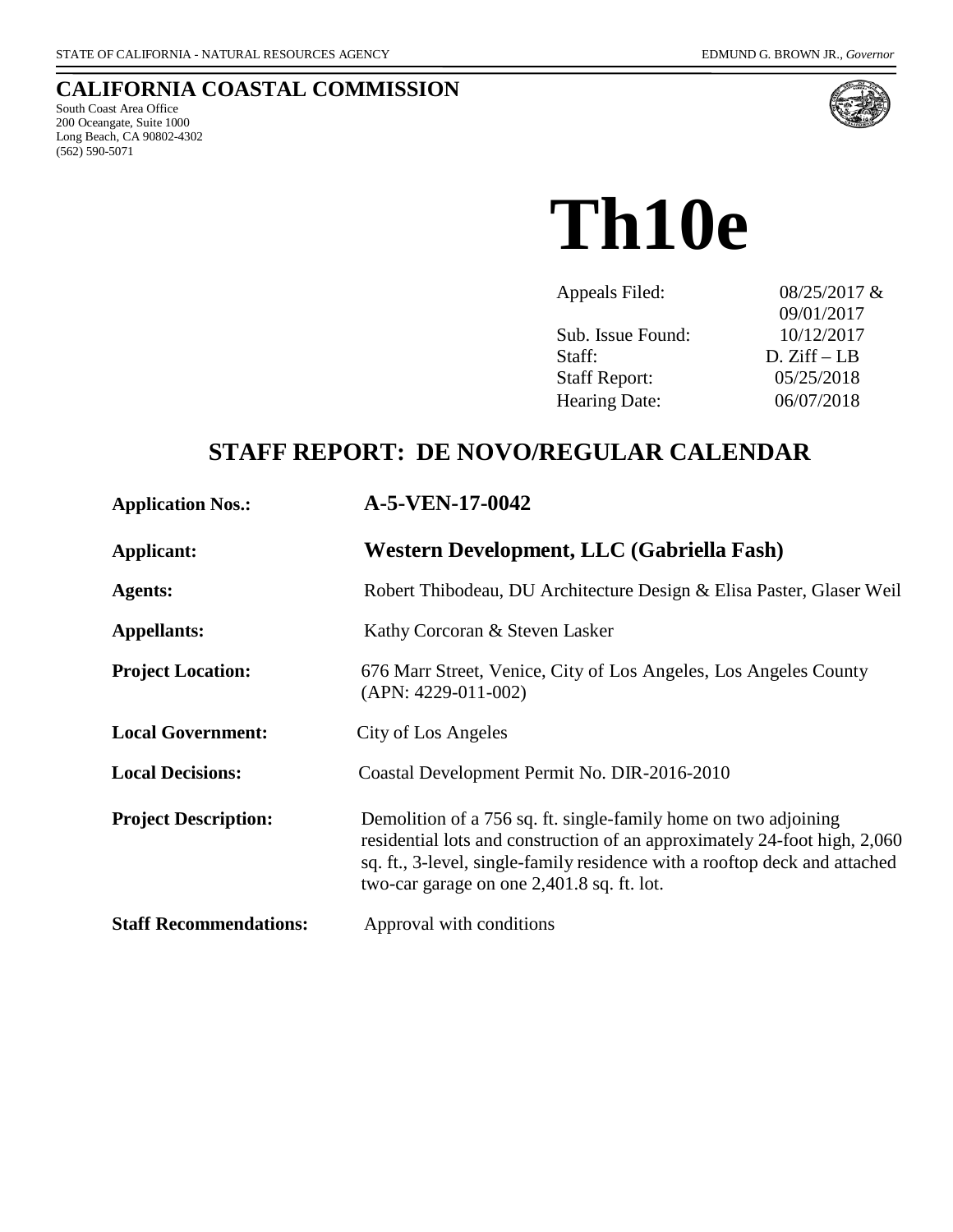### **SUMMARY OF STAFF RECOMMENDATION**

On March 30, 2017, the City of Los Angeles approved two coastal development permits (Case Nos. DIR-2016-2010 and DIR-2016-2038) with conditions for demolition of the 756 square foot single-family home that currently occupies two adjoining residential lots, and construction of two three-story, 30-foot high, single-family residences, one on each of the two lots. On August 25, 2017 and September 1, 2017 two appeals were filed. The appellants and co-signing neighbors contended that the City-approved developments were not consistent with the community character policies of Chapter 3 of the Coastal Act or the certified Venice LUP with respect to the mass, scale, and character of the surrounding neighborhood. In particular, they were concerned about the height of the proposed structures and the loss of articulated façades on Marr Street and Olive Street. The appellants also contended that the City- approved projects were too big and would prejudice the preparation of a Local Coastal Program (LCP) that is in conformity with the Chapter 3 policies of the Coastal Act because they would be setting a precedent for out-of-scale development. In its action on October 12, 2017 the Commission found a substantial issue with respect to the grounds on which the appeals were filed.

Following the Commission's substantial issue determination for the City-approved projects, the applicant's representatives met with Commission staff to discuss various design options that would be more compatible with the character of the neighboring residences, including structures with a reduced height and a second level step back to provide more articulation. Subsequently, the applicant's representatives submitted revised plans featuring smaller two-story homes with basements and open-air decks and balconies on both façades. The proposed structure at 676 Marr Street has been reduced from 2,686 square feet to 2,060 square feet with a maximum height of 23 feet, 10 inches and new inset decks and balconies. See **[Exhibits 2 and 3](https://documents.coastal.ca.gov/reports/2018/6/th10e/th10e-6-2018-exhibits.pdf)** for a comparison between the currently proposed project and the City-approved project. As revised, the proposed development would not set a precedent for out-of-scale development and would not prejudice the preparation of a LCP.

Therefore, staff recommends **approval** of Coastal Development Permit (CDP) No. A-5-VEN-17-0042 with conditions. The recommended special conditions require the applicant to undertake development in accordance with the approved final plans (**Special Condition 1**), provide non-invasive, low water use landscaping and drip or microspray irrigation (**Special Condition 2**), and implement construction best management practices (**Special Condition 3**).

The motion to carry out the staff recommendation is on page four. The applicant agrees with the recommendation.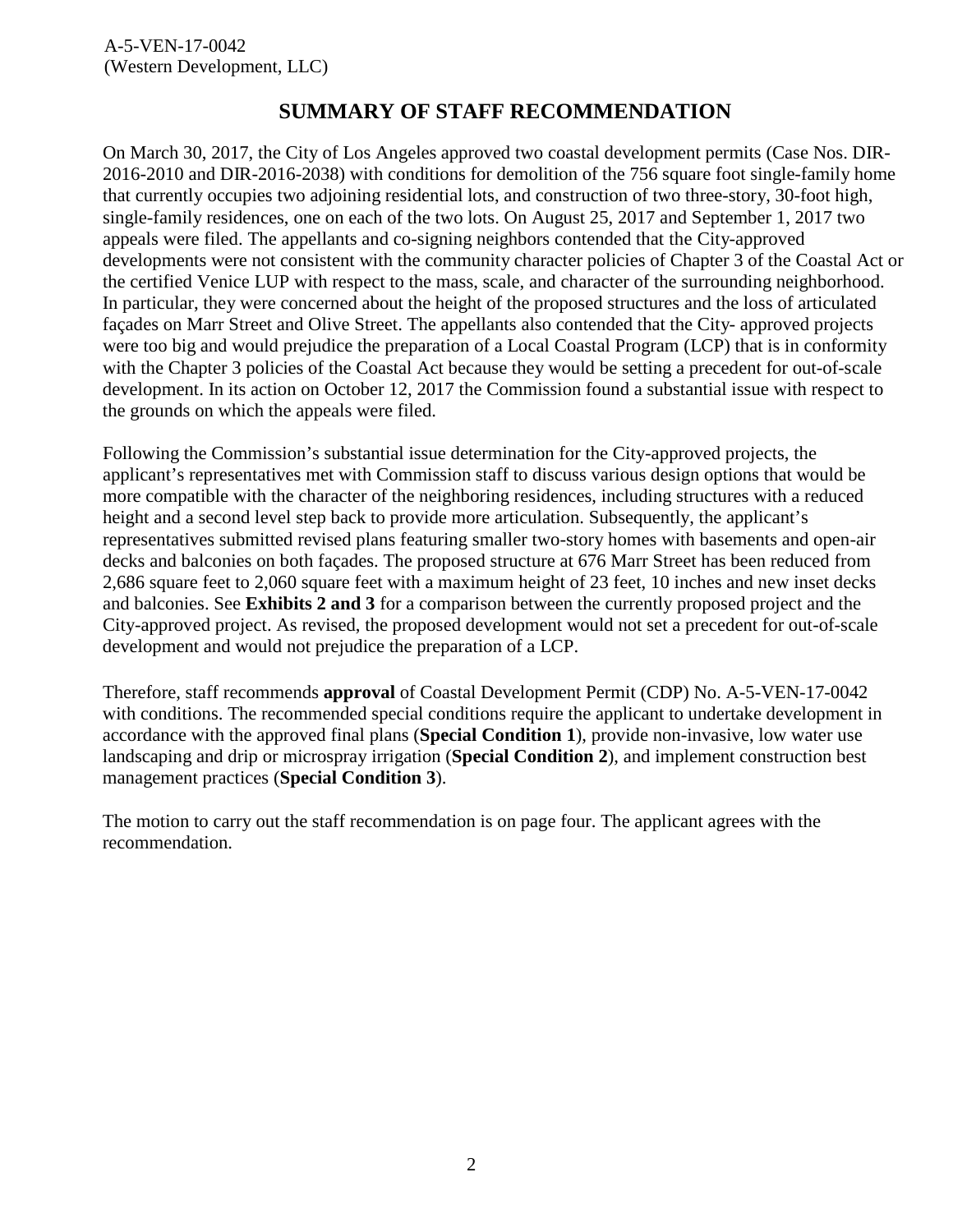# **TABLE OF CONTENTS**

### **APPENDICES**

Appendix A - Substantive File Documents

#### **EXHIBITS**

Exhibit 1 - Vicinity Maps

Exhibit 2 - Project Plans for 676 Marr Street

Exhibit 3 – City-approved Project Plans and Renderings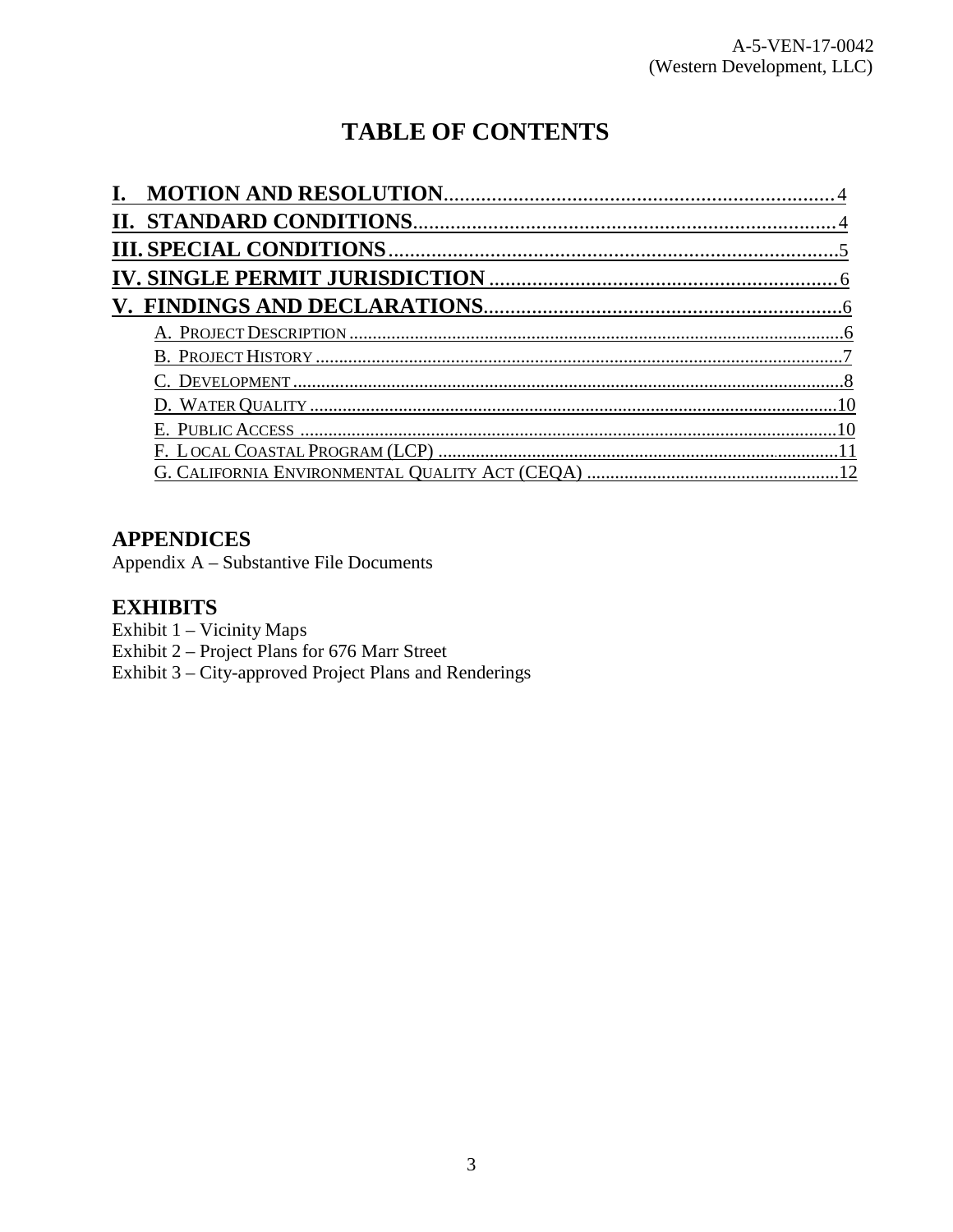## **I. MOTION AND RESOLUTION – DE NOVO**

#### **Motion:**

*I move that the Commission approve Coastal Development Permit Application No. A-5-VEN-17-0042 pursuant to the staff recommendation.* 

Staff recommends a **YES** vote. Passage of this motion will result in approval of the permit as conditioned and adoption of the following resolution and findings. The motion passes only by affirmative vote of a majority of the Commissioners present.

#### **Resolution:**

*The Commission hereby approves Coastal Development Permit Application No. A-VEN-17-0042 for the proposed development and adopts the findings set forth below on grounds that the development as conditioned will be in conformity with the policies of Chapter 3 of the Coastal Act and will not prejudice the ability of the local government having jurisdiction over the area to prepare a Local Coastal Program conforming to the provisions of Chapter 3. Approval of the permit complies with the California Environmental Quality Act because either 1) feasible mitigation measures and/or alternatives have been incorporated to substantially lessen any significant adverse effects of the development on the environment, or 2) there are no further feasible mitigation measures or alternatives that would substantially lessen any significant adverse impacts of the development on the environment.* 

## <span id="page-3-0"></span>**II. STANDARD CONDITIONS**

This permit is granted subject to the following standard conditions:

- 1. **Notice of Receipt and Acknowledgment**. The permit is not valid and development shall not commence until a copy of the permit, signed by the permittee or authorized agent, acknowledging receipt of the permit and acceptance of the terms and conditions, is returned to the Commission office.
- 2. **Expiration.** If development has not commenced, the permit will expire two years from the date on which the Commission voted on the application. Development shall be pursued in a diligent manner and completed in a reasonable period of time. Application for extension of the permit must be made prior to the expiration date.
- 3. **Interpretation.** Any questions of intent of interpretation of any condition will be resolved by the Executive Director or the Commission.
- 4. **Assignment.** The permit may be assigned to any qualified person, provided assignee files with the Commission an affidavit accepting all terms and conditions of the permit.
- 5. **Terms and Conditions Run with the Land.** These terms and conditions shall be perpetual, and it is the intention of the Commission and the permittee to bind all future owners and possessors of the subject property to the terms and conditions.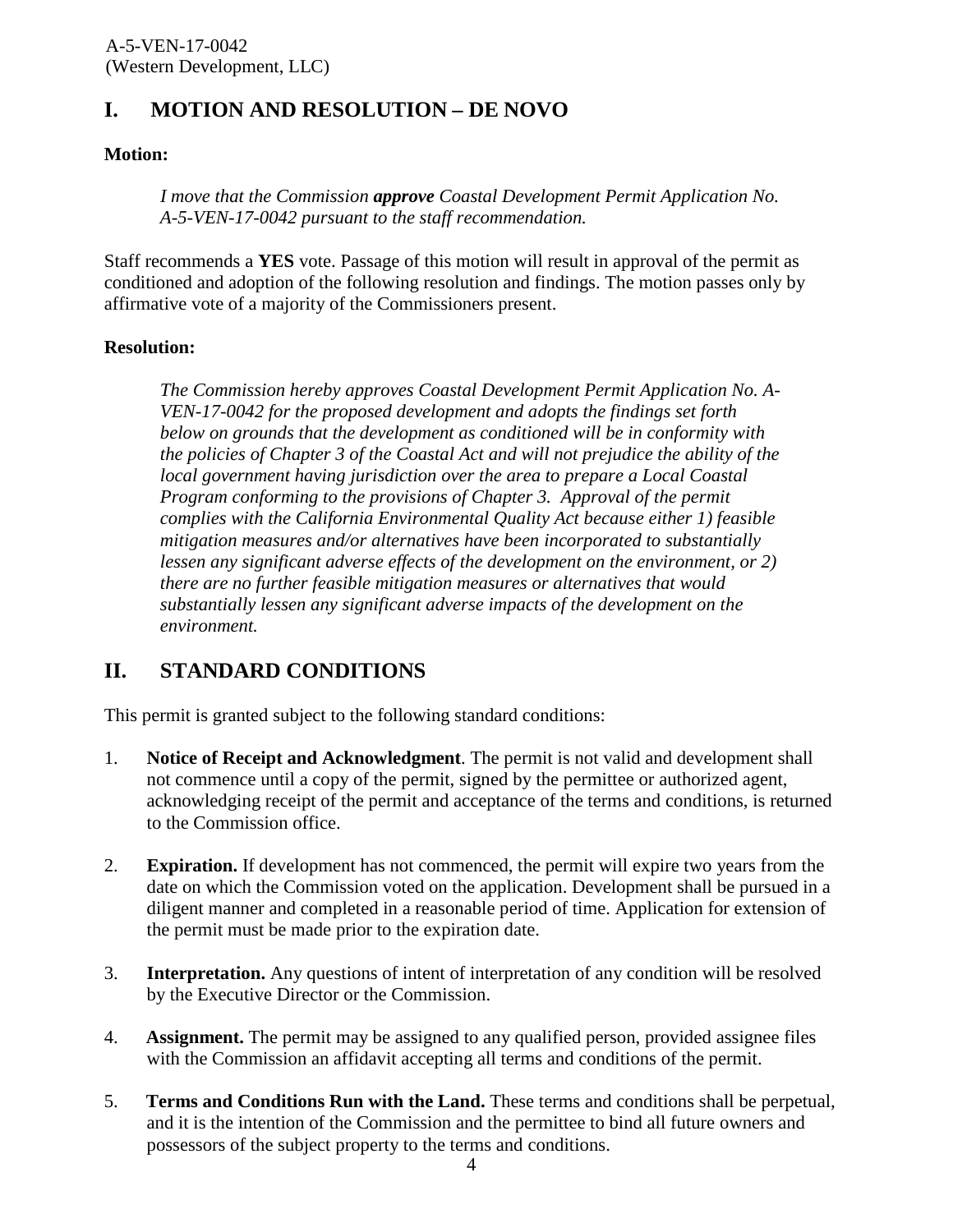## <span id="page-4-0"></span>**III. SPECIAL CONDITIONS**

- 1. **Permit Compliance.** The permittee shall undertake development in accordance with the approved final plans. Any proposed changes to the approved final plans shall be reported to the Executive Director. No changes to the approved final plans shall occur without Commission-approved amendments to Coastal Development Permit Nos. A-5-VEN-17-0042 unless the Executive Director determines that no amendments are legally required.
- 2. **Landscaping.** All landscaping of the site shall be consistent with the following:
	- A. Vegetated landscaped areas shall consist of native plants or non-native drought tolerant plants, which are non-invasive. No plant species listed as problematic and/or invasive by the California Native Plant Society (http://www.CNPS.org/), the California Invasive Plant Council (formerly the California Exotic Pest Plant Council) (http://www.cal-ipc.org/), or as may be identified from time to time by the State of California shall be employed or allowed to naturalize or persist on the site. No plant species listed as a "noxious weed" by the State of California or the U.S. Federal Government shall be utilized within the property. All plants shall be low water use plants as identified by California Department of Water Resources (See:

[http://www.water.ca.gov/wateruseefficiency/docs/wucols00.pdf\)](http://www.water.ca.gov/wateruseefficiency/docs/wucols00.pdf).

- B. Use of reclaimed water for irrigation is encouraged. If using potable water for irrigation, only drip or microspray irrigation systems may be used. Other water conservation measures shall be considered, such as weather based irrigation controllers.
- 3. **Construction Responsibilities and Debris Removal.** By acceptance of this permit, the permittee agrees that the approved development shall be carried out in compliance with the following BMPs:
	- (a) No demolition or construction materials, debris, or waste shall be placed or stored where it may enter sensitive habitat, receiving waters or a storm drain, or be subject to wave, wind, rain, or tidal erosion and dispersion.
	- (b) No demolition or construction equipment, materials, or activity shall be placed in or occur in any location that would result in impacts to environmentally sensitive habitat areas, streams, wetlands or their buffers.
	- (c) Any and all debris resulting from demolition or construction activities shall be removed from the project site within 24 hours of completion of the project.
	- (d) Demolition or construction debris and sediment shall be removed from work areas each day that demolition or construction occurs to prevent the accumulation of sediment and other debris that may be discharged into coastal waters.
	- (e) All trash and debris shall be disposed in the proper trash and recycling receptacles at the end of every construction day.
	- (f) The applicant shall provide adequate disposal facilities for solid waste, including excess concrete, produced during demolition or construction.
	- (g) Debris shall be disposed of at a legal disposal site or recycled at a recycling facility. If the disposal site is located in the coastal zone, a coastal development permit or an amendment to this permit shall be required before disposal can take place unless the Executive Director determines that no amendment or new permit is legally required.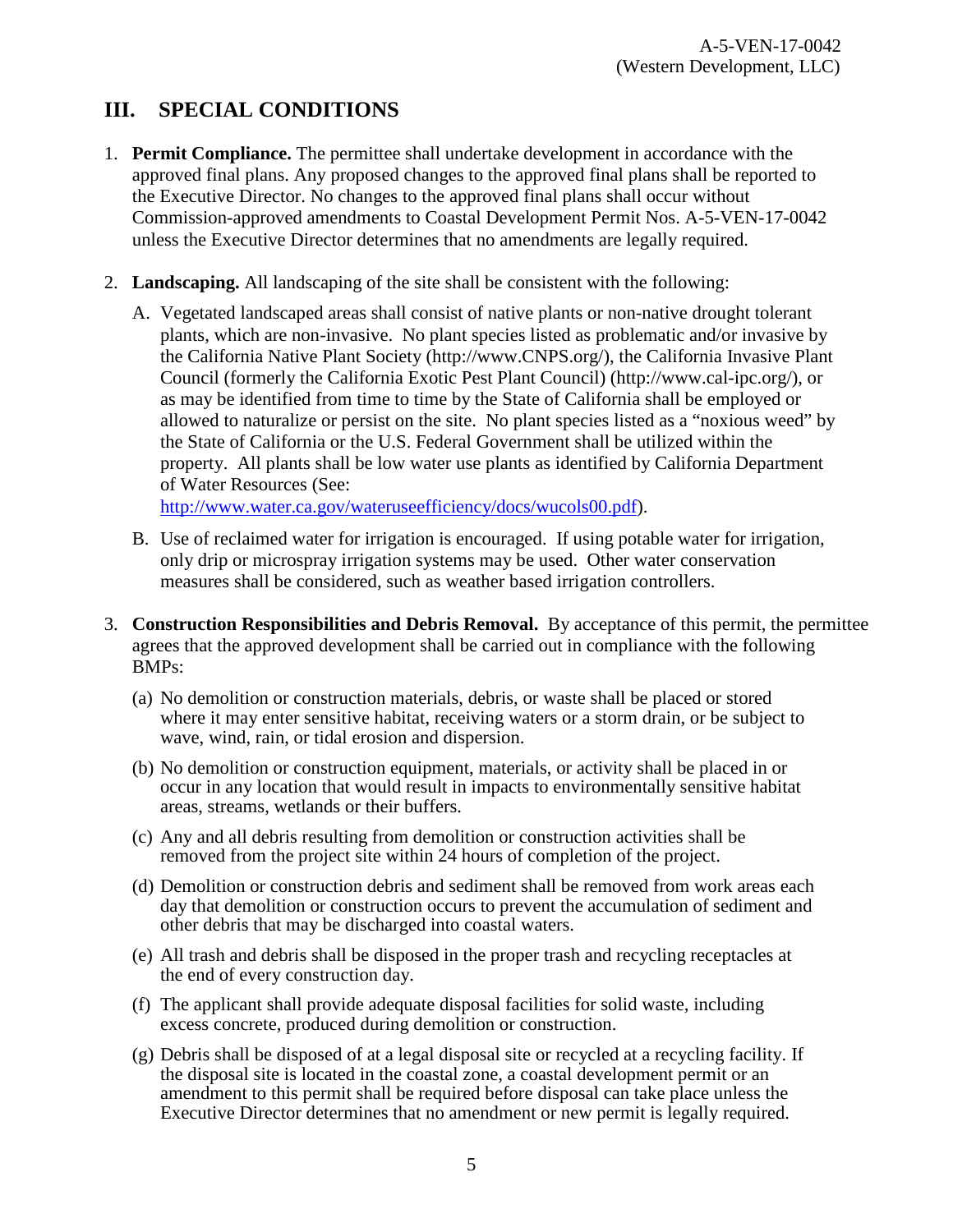- (h) All stock piles and construction materials shall be covered, enclosed on all sides, shall be located as far away as possible from drain inlets and any waterway, and shall not be stored in contact with the soil.
- (i) Machinery and equipment shall be maintained and washed in confined areas specifically designed to control runoff. Thinners or solvents shall not be discharged into sanitary or storm sewer systems.
- (j) The discharge of any hazardous materials into any receiving waters shall be prohibited.
- (k) During construction of the proposed project, no runoff, site drainage or dewatering shall be directed from the site into any canal or street that drains into a canal, unless specifically authorized by the California Regional Water Quality Control Board.
- (l) Spill prevention and control measures shall be implemented to ensure the proper handling and storage of petroleum products and other construction materials. Measures shall include a designated fueling and vehicle maintenance area with appropriate berms and protection to prevent any spillage of gasoline or related petroleum products or contact with runoff. The area shall be located as far away from the receiving waters and storm drain inlets as possible.
- (m)Best Management Practices (BMPs) and Good Housekeeping Practices (GHPs) designed to prevent spillage and/or runoff of demolition or construction-related materials, and to contain sediment or contaminants associated with demolition or construction activity, shall be implemented prior to the on-set of such activity.
- (n) All BMPs shall be maintained in a functional condition throughout the duration of construction activity.

### <span id="page-5-0"></span>**IV. SINGLE PERMIT JURISDICTION AREA**

Within the areas specified in Section 30601, which is known in the City of Los Angeles permit program as the *Dual Permit Jurisdiction* area, the Coastal Act requires that any development which receives a local coastal development permit also obtain a second (or "dual") coastal development permit from the Coastal Commission. The Commission's standard of review for the subject development in the *Dual Permit Jurisdiction* area is the Chapter 3 policies of the Coastal Act. For projects located inland of the areas identified in Section 30601 (i.e., projects in the *Single Permit Jurisdiction*), the City of Los Angeles local coastal development permit is the only coastal development permit required. The subject project site is located within the *Single Permit Jurisdiction Area*.

### <span id="page-5-1"></span>**V. FINDINGS AND DECLARATIONS**

#### <span id="page-5-2"></span>**A. PROJECT DESCRIPTION AND LOCATION**

 $\overline{a}$ 

The applicant proposes to demolish a 756 square foot single-family home on the two adjoining lots and construct two three-level (two-story plus basement), single-family residences, one on each lot.<sup>[1](#page-5-3)</sup> The proposed residence on the 2401.8 square foot lot at 676 Marr Street is 23 feet, 10 inches high and 2,060 square feet in area with a rooftop deck and attached two-car garage

<span id="page-5-3"></span><sup>&</sup>lt;sup>1</sup> Related to this action is Permit Application No. A-5-VEN-17-0044, which will be heard by the Commission on June 7, 2018, and also would authorize demolition of the 756 sq. ft. house and construction of an approximately 24 foot high, 1,560 sq. ft., two-story plus basement structure on an adjacent lot at 678 Marr Street. Although it may be redundant for both permits to authorize demolition of the existing house, the demolition will be occurring on both of the lots that are the subject of the separate proposals for new single family residences, so staff believed that it was important for the demolition to be authorized in each permit.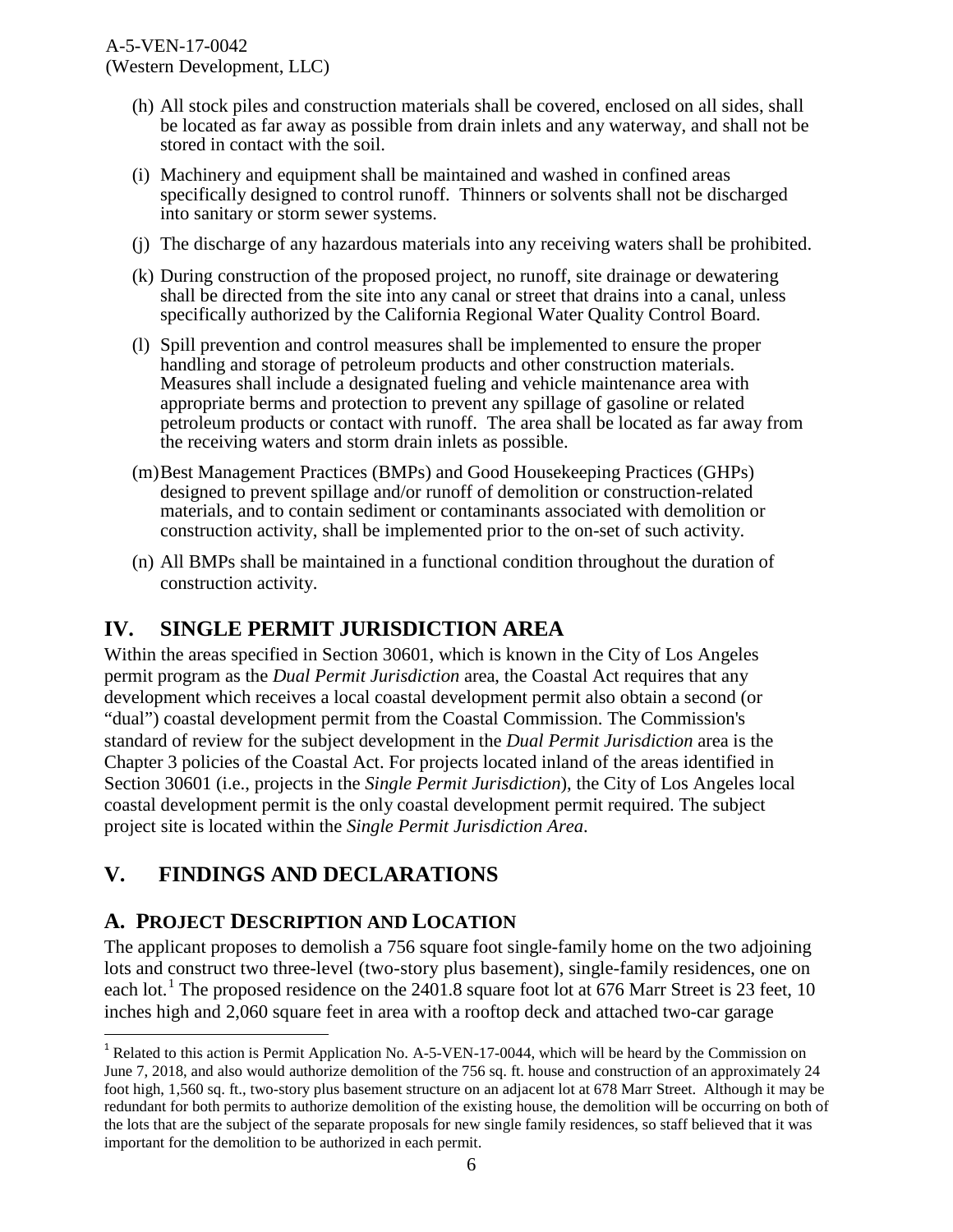(**[Exhibit 2](https://documents.coastal.ca.gov/reports/2018/6/th10e/th10e-6-2018-exhibits.pdf)**). No rooftop access structures are proposed. The proposed setbacks are consistent with the City's zoning code. There is currently no curb cut at 676 Marr Street; thus, one curb cut for entry to the 2-car garage is proposed at the Marr Street frontage. The proposed curb cut would eliminate one on-street parking space, as there is no rear alley for vehicular access.

The project site is located on two contiguous lots zoned R1-1 by the City of Los Angeles and designated as Low Single-Family Residential by the certified Venice LUP in a residential neighborhood of the Southeast Venice subarea. The subject site is a through parcel with frontage on both Marr Street to the north and Olive Street to the south, and is about one mile inland of Venice Beach and Ocean Front Walk and 0.25 miles inland of the Marina Del Rey Harbor **[\(Exhibit 1\)](https://documents.coastal.ca.gov/reports/2017/10/Th8b%26c/Th8b%26c-10-2017-exhibits.pdf)**. The site is currently developed with a 756 square foot single-story home on a 4,413.4 square foot parcel on two lots. The combined lots are near the midpoints of both Marr Street and Olive Street. The subject block and surrounding neighborhood primarily consist of one- and two-story, single-family residences and duplexes. However, there are a few two-story and two three-story apartment buildings across the street from the project site.

### <span id="page-6-0"></span>**B. PROJECT HISTORY**

On December 19, 2016, the City held a public hearing for Local Coastal Development Permit Nos. DIR-2016-2010 and DIR-2016-2038 (Western Development, LLC). On March 30, 2017, the Director of City Planning issued approvals for the Local CDPs and Mello Act Compliance Reviews for the proposed projects. The Director's approvals of the CDPs were appealed to the West Los Angeles Area Planning Commission (WLAAPC) and heard on June 27, 2017. The WLAAPC did not reach consensus with a 2-2 deadlock vote resulting in failure to act and denial of the local appeal.

The City's Notices of Final Local Action for Local CDP Nos. DIR 2016-2010 and DIR 2016- 2038 were received in the Coastal Commission's Long Beach Office on August 4, 2017, and the Coastal Commission's required 20 working-day appeal periods were established. On August 25, 2017 and September 1, 2017, within the 20 working-day appeal period, Kathy Corcoran and Steven Lasker, respectively, submitted appeals of the City's approvals of the two Local Coastal Development Permits. No other appeals were received prior to the end of the appeal period on September 1, 2017.

The description for the appealed City-approved projects, subjects of A-5-VEN-17-0042 and A-5- VEN-17-0044, reads as follows:

"Appeals of City of Los Angeles' Local Coastal Development Permit Nos. DIR-2016- 2010 and DIR-2016-2038 granted for demolition of a 756 sq. ft. single-family home on two adjoining residential lots and construction of two 3-story, single-family residences: 1) approximately 30-feet high,  $2,686$  sq. ft. on a  $2,401.8$  sq. ft. lot; and 2) approximately 30feet high, 1,575 sq. ft. on a 2,011.6 sq. ft. lot; each with a rooftop deck and attached twocar garage."

On October 12, 2017, the Commission found that a substantial issue exists with respect to the proposed project's consistency with the Chapter 3 policies of the Coastal Act. The de novo portion of the hearing was postponed at the request of the applicant. The Commission's action voided the local coastal development permits and the Commission is now required to hold a de novo hearing on the merits of the project.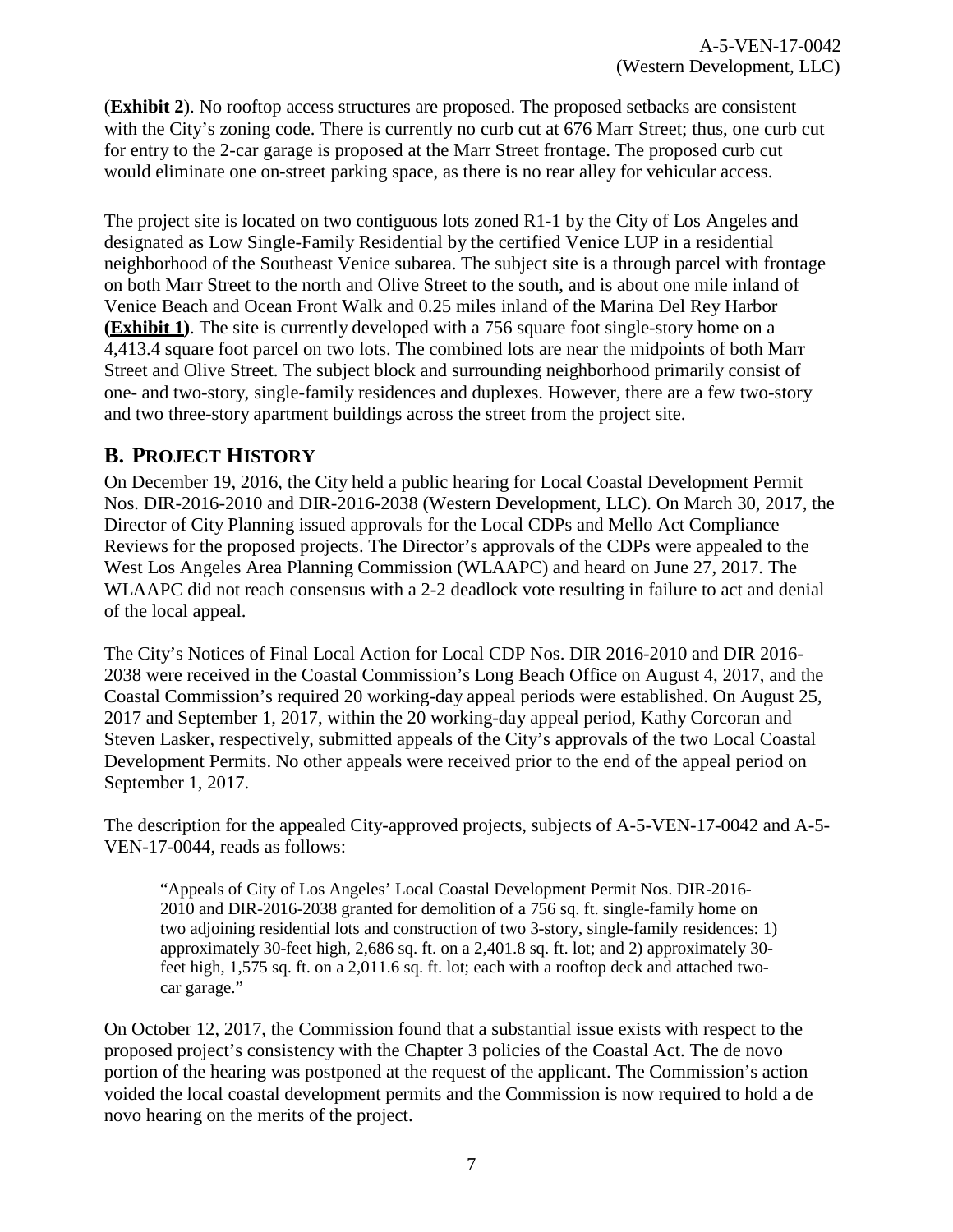#### <span id="page-7-0"></span>**C. DEVELOPMENT**

Section 30251 of the Coastal Act states, in part:

*The scenic and visual qualities of coastal areas shall be considered and protected as a resource of public importance. Permitted development shall…be visually compatible with the character of surrounding areas, and where feasible to restore and enhance visual quality in visually degraded areas.*

Section 30253 of the Coastal Act states, in part:

*New development shall…*

*(e) where appropriate, protect special communities and neighborhoods that, because of their unique characteristics, are popular visitor destination points for recreational uses.*

The certified Venice LUP sets forth the following relevant policies:

#### Policy I. A. 1. Residential Development states:

*The Venice LUP recognizes the importance of existing pedestrian scale singlefamily residential neighborhoods and the need to conserve them...*

*b) Residential Lot Consolidations* 

*ii) Building façades shall be varied and articulated to provide a pedestrian scale which results in consistency with neighboring structures on small lots.*

Policy I. A. 2. Preserve Stable Single-Family Residential Neighborhoods states:

*Ensure that the character and scale of existing single-family neighborhoods is maintained and allow for infill development provided that it is compatible with and maintains the density, character and scale of the existing development.*

#### Policy I. A. 3. Yards states:

*Yards shall be required in order to accommodate the need for fire safety and onsite recreation consistent with the scale and character of the neighborhood.*

#### Policy I. E. 2. Scale states, in part:

*New development within the Venice Coastal Zone shall respect the scale and character of the community development. Buildings which are of a scale compatible with the community (with respect to bulk, height, buffer and setback) shall be encouraged. All new development and renovations should respect the scale, massing, and landscape of existing residential neighborhoods […]*

#### Policy I. E. 3. Architecture states:

*Varied styles of architecture are encouraged with building façades which incorporate varied planes and textures while maintaining the neighborhood scale and massing.*

Coastal Act Sections 30251 and 30253(e) require the protection of scenic and visual qualities of coastal areas with Section 30253(e) specifically requiring the protection of special communities and neighborhoods that, because of their unique characteristics, are popular visitor serving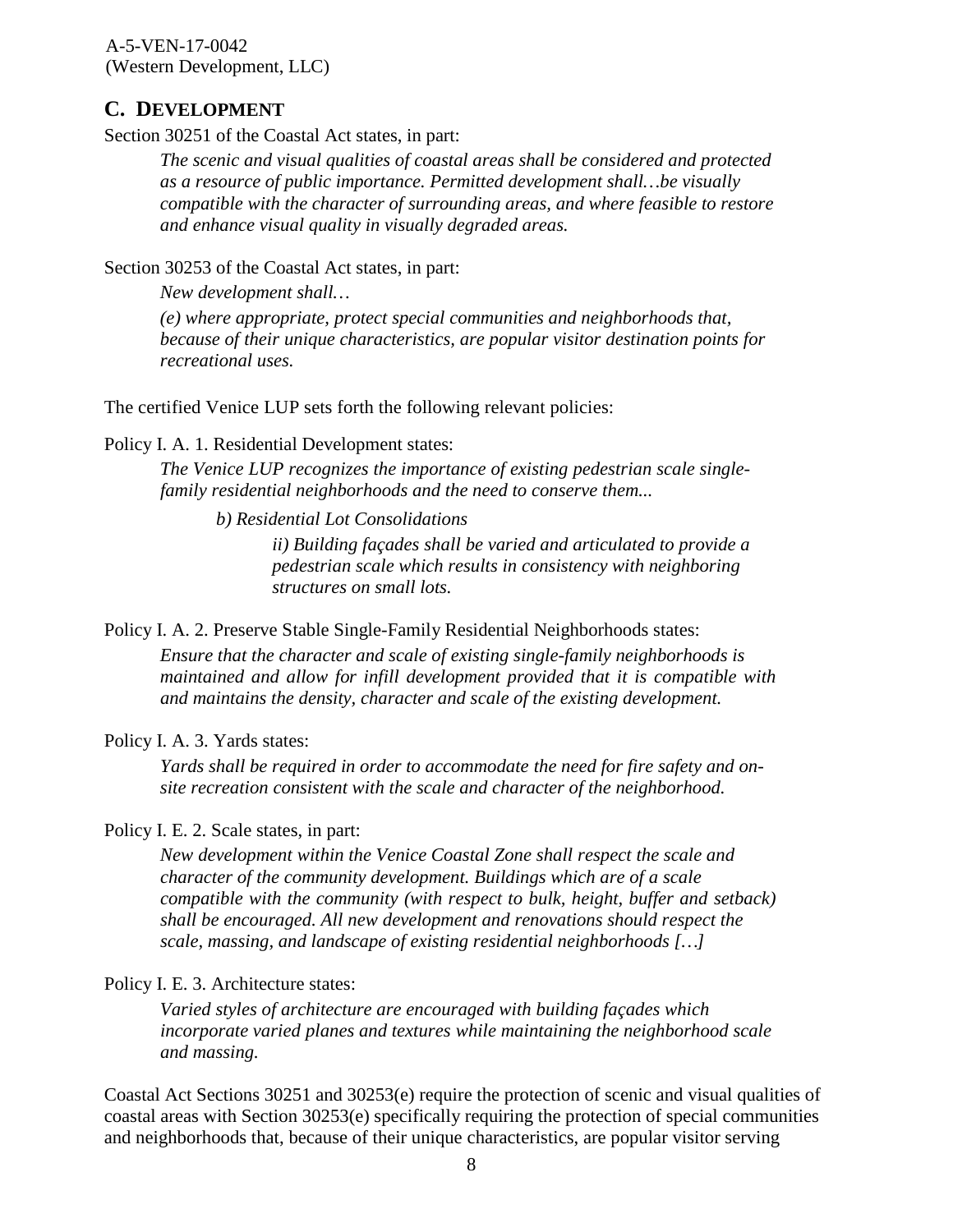destination points for recreational uses. The Commission has previously found that Venice's unique social and architectural diversity should be protected as a Special Coastal Community. The certified Venice Land Use Plan (LUP) also sets forth policies to preserve the community character, scale, and architectural diversity of Venice as a Special Coastal Community. The certified Venice LUP states that the character and scale of single-family neighborhoods should be maintained and that infill development should be allowed provided that it is compatible with and maintains the density, character, and scale of the existing development (Policy I.A.2).

The existing residential development on the same block as the proposed project is comprised of one- and two-story single-family homes mostly under 25 feet in height. The two homes on either side of the site, both built in the 1950s, have frontages under 18 feet in height. These structures' footprints take up less than 40% of their parcels' areas. The sloped roof of the home immediately west of the site has a maximum height of 27 feet and is the tallest structure on the block. The residence directly across Marr Street from the site and the eight structures on either side of that residence are all about 20 feet in height or smaller. Of the four homes directly across Olive Street from the site, three are one-story residences and one is a two-story residence. The neighboring structures described are typical of many of the properties surrounding the site.

In order to determine whether or not a proposed project is appropriate with regard to community character, the Commission looks at the existing development in an area to determine whether or not a proposed project is compatible. Based on past Commission actions in the Venice community, development located within the block are utilized to determine whether or not a proposed project is appropriate with regard to visual compatibility, mass, and scale. Also, certified LUP Policy I. E.3 states that, "v*aried styles of architecture are encouraged..."* This policy encourages a variety of styles and discourages focus on subjective judgments about what architectural style is preferred. Hence, the Commission uses height limits, setback requirements and bulk to limit the mass and scale of new structures so that they are compatible with the character with the surrounding area.

On October 12, 2017, the Commission found that the City-approved projects, at 30 feet high with minimal articulation, raised a substantial issue in regard to consistency with the character and scale of the neighboring residences (**[Exhibit 3](https://documents.coastal.ca.gov/reports/2018/6/th10e/th10e-6-2018-exhibits.pdf)**). Subsequently, the applicant's representatives worked with Commission staff on various options to maintain the density, character, and scale of the surrounding development. The proposed project would increase the density on the project site from one single-family residence on two contiguous lots to one single-family residence on each of the two lots. The construction of two residences at the project site would add one unit to the housing supply in Venice while remaining consistent with the density of the single-family residences on the subject block.

In terms of character and scale, Commission staff suggested that the applicant reduce the height of the proposed residence to be consistent with the heights of the neighboring residences, which average approximately 20 feet, and add a step-back on the upper-level to give off a single-story appearance from the street, more consistent with the pedestrian-friendly frontages of the neighboring residences. While the revised project, as proposed, does not include a full secondlevel step-back, the height of the structure is reduced by more than 6 feet from the prior approval, through the elimination of the third story. The proposed two-story project still has three levels, but only two levels are visible because the lowest level is subterranean.

The proposed two-story house is lower in height than the three-story house previously approved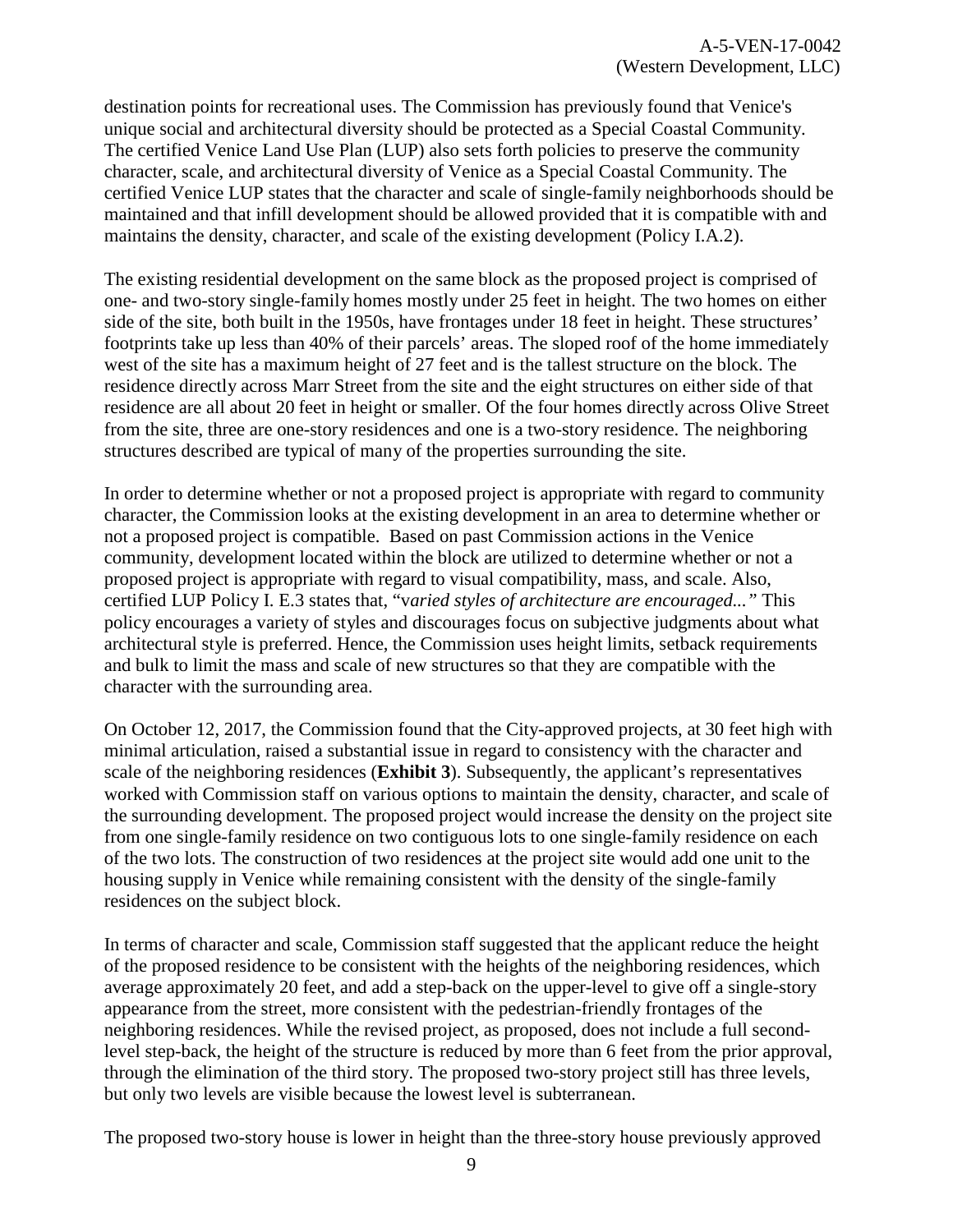by the City. The proposed height of the structure at 23 feet, 10 inches is lower than the back portion of the neighboring house, which has a maximum height of approximately 27 feet. There are a couple other homes on the block that are over 20 feet tall, including one that is approximately 22 feet and one that is approximately 26 feet. In addition, the currently proposed structure has a smaller footprint than the City-approved structure (626 square feet less) and includes inset, open-air decks and balconies. The currently proposed structure also has a setback on Marr that is over three feet larger than required in the City's zoning code. Additionally, the current proposal does not include roof access structures which the City had approved previously. Thus, the proposed revised project protects the scenic and visual qualities of the Venice neighborhood, consistent with the Sections 30251 and 30253(e) of the Coastal Act, and maintains the density, character, and pedestrian scale of the existing development, consistent with the policies of the certified Venice LUP. **Special Condition 1** requires that development be undertaken in accordance with the approved final plans.

#### <span id="page-9-0"></span>**D. WATER QUALITY**

Section 30231 of the Coastal Act states:

*The biological productivity and the quality of coastal waters, streams, wetlands, estuaries, and lakes appropriate to maintain optimum populations of marine organisms and for the protection of human health shall be maintained and, where feasible, restored through, among other means, minimizing adverse effects of waste water discharges and entrainment, controlling runoff, preventing depletion of ground water supplies and substantial interference with surface waterflow, encouraging waste water reclamation, maintaining natural vegetation buffer areas that protect riparian habitats, and minimizing alteration of natural streams.* 

Section 30253 of the Coastal Act states, in part:

*New development shall do all of the following:* 

*(a) Minimize energy consumption and vehicle miles traveled.* 

The project has the potential to degrade water quality during construction by input of sediment, debris, and hazardous waste without the use of best management practices. In order to preserve water quality during construction, **Special Condition 3** requires the applicant to implement construction best management practices. In order to ensure that water quality is preserved, **Special Condition 2** requires the installation of non-invasive, drought-tolerant vegetation. **Special Condition 2** also minimizes energy use over the life of the development by requiring the use of water-conservative irrigation systems. Therefore, the Commission finds that the proposed development, as conditioned, conforms with Sections 30231 and 30253 of the Coastal Act regarding protection of water quality and minimization of energy consumption.

#### <span id="page-9-1"></span>**E. PUBLIC ACCESS**

Section 30210 of the Coastal Act states:

 *In carrying out the requirement of Section 4 of Article X of the California Constitution, maximum access, which shall be conspicuously posted, and recreational opportunities shall be provided for all the people consistent with public safety needs and the need to protect public rights, rights of private property owners, and natural resource areas from overuse.*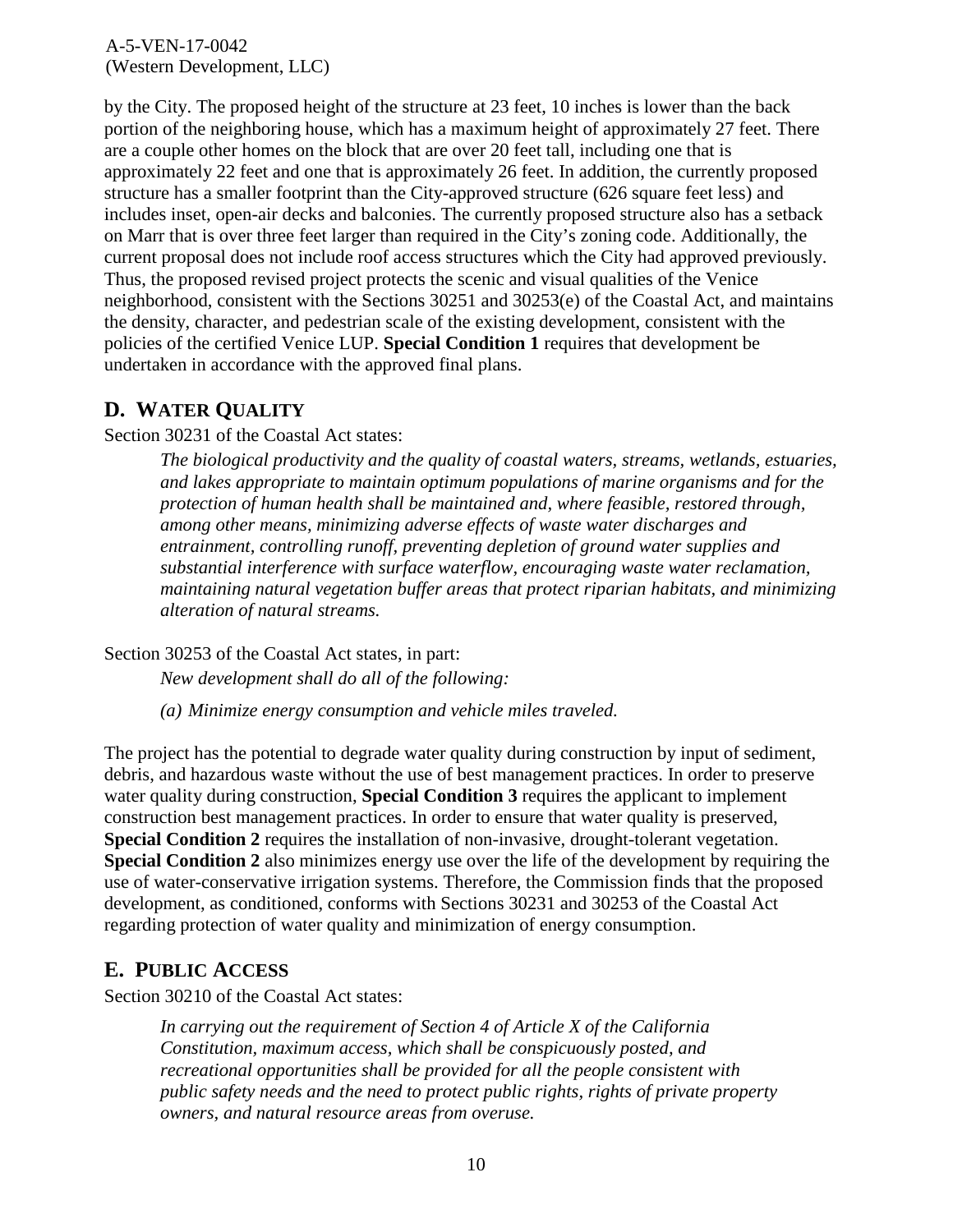Section 30211 of the Coastal Act states:

*Development shall not interfere with the public's right of access to the sea where acquired through use or legislative authorization, including, but not limited to, the use of dry sand and rocky coastal beaches to the first line of terrestrial vegetation.* 

Section 30212 of the Coastal Act states, in part:

*(a) Public access from the nearest public roadway to the shoreline and along the coast shall be provided in new development projects except where: ...adequate access exists nearby...*

Section 30252 of the Coastal Act states, in part:

*The location and amount of new development should maintain and enhance public access to the coast by... providing adequate parking facilities...* 

Venice Beach is a popular destination for many coastal visitors; thus, limited parking availability can be a barrier to public access. Although one on-street parking space would be eliminated as a result of the proposed project, a curb cut is necessary to provide the required on-site parking for the proposed project because there is no alley available to access the site. The proposed project provides two parking spaces in the ground-level garage, plus added space for two vehicles on the driveway. Thus, the loss of one parking space on Marr Street for the purpose of providing up to four on-site parking spaces would not have a significant impact on public access to the coast. Adequate on-site parking is provides for the proposed single-family residence. **Special Condition 1** requires development to be undertaken in accordance with the final plans which include adequate on-site parking. Therefore, as conditioned, the development conforms with Sections 30210 through 30212 and Section 30252 of the Coastal Act.

#### <span id="page-10-0"></span>**F. LOCAL COASTAL PROGRAM**

Section 30604(a) of the Coastal Act provides that the Commission shall issue a coastal development permit only if the project will not prejudice the ability of the local government having jurisdiction to prepare a Local Coastal Program (LCP) that conforms with Chapter 3 policies of the Coastal Act:

Prior to certification of the Local Coastal Program, a Coastal Development Permit shall be issued if the issuing agency, or the Commission on appeal, finds that the proposed development is in conformity with the provisions of Chapter 3 (commencing with Section 30200) of this division and that the permitted development will not prejudice the ability of the local government to prepare a local coastal program that is in conformity with the provisions of Chapter 3 (commencing with Section 30200).

At this time, the City of Los Angeles does not have a certified Local Coastal Program for the Venice area. The City of Los Angeles Land Use Plan (LUP) for Venice was effectively certified on June 14, 2001. The Commission's standard of review for the proposed development is the Chapter 3 policies of the Coastal Act. The certified Venice LUP is advisory in nature and may provide guidance.

As conditioned, the proposed development is consistent with Chapter 3 of the Coastal Act and with the certified Land Use Plan for the area. Approval of the project, as conditioned, will not